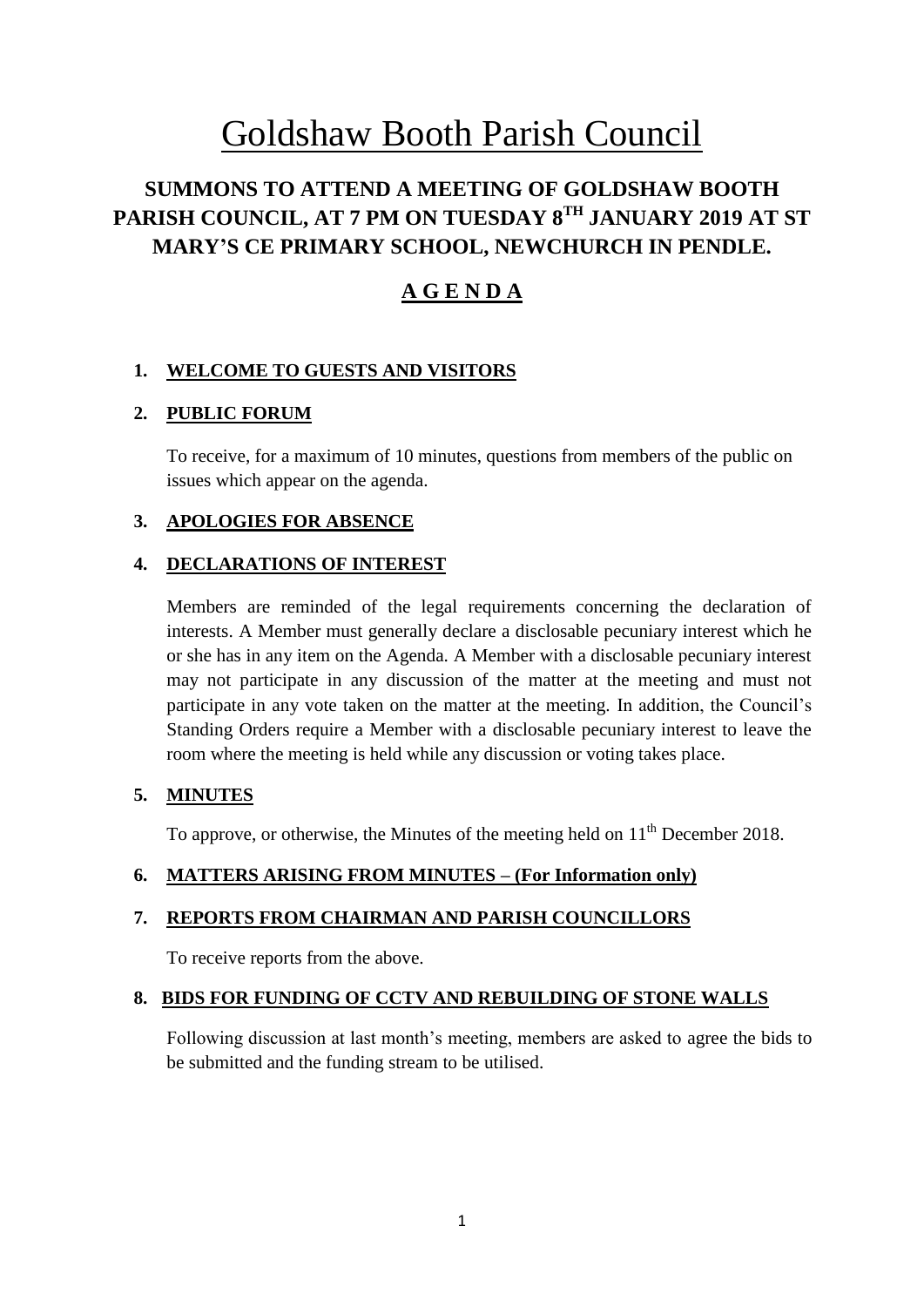## **9. PLANNING APPLICATION**

Members are asked to discuss the application below and provide their observations/objections. Full details can be found on the planning portal at Pendle Borough Council website. (Forwarded by email, Consultation deadline  $4<sup>th</sup>$  January 2019)

#### **APPLICATION: 18/0818/FUL**

**PROPOSAL:** Change of use of dog breeding kennels to a mixed use of dog breeding, dog sales and dog petting (Retrospective) and formation of an extension to the existing car park.

**LOCATION:** Kennels, Douglas Hall Cottage, Spenbrook Road.

**APPLICANT:** Mr W. Lancaster.

#### **10. SPENBROOK MILL**

Members are asked to discuss any progress in connection with the new development. Laurence Daw from Cheshire Estates, the mill site owners, will be attending the February meeting to discuss their plans for the mill site. Members are asked to decide the meeting location.

#### **11. PLAY AREAS**

Councillor Donovan will inform members of any issues arising from the quarterly inspections.

#### **12. PARISH MAINTENANCE**

This regular monthly item is intended to identify any maintenance/jobs in the village which require attention. Members are asked to discuss and agree which jobs are to be undertaken during the month. Councillor Ryder is to obtain a quotation to resurface the path between Osborne Terrace and Gorrell Close.

#### **13. BUDGET**

Following discussion at last month's meeting, members are asked to consider and agree the amended budget proposals for the forthcoming year. (Budget attached)

#### **14. FINANCIAL TRANSACTIONS**

The financial transactions for December 2018 are listed for approval. Any items for payment received after the publication of the agenda will be presented at the meeting.

#### **EXPENDITURE**

| <b>AMOUNT</b> | <b>PAYEE</b> |
|---------------|--------------|
| None to date  |              |
|               | <b>TOTAL</b> |